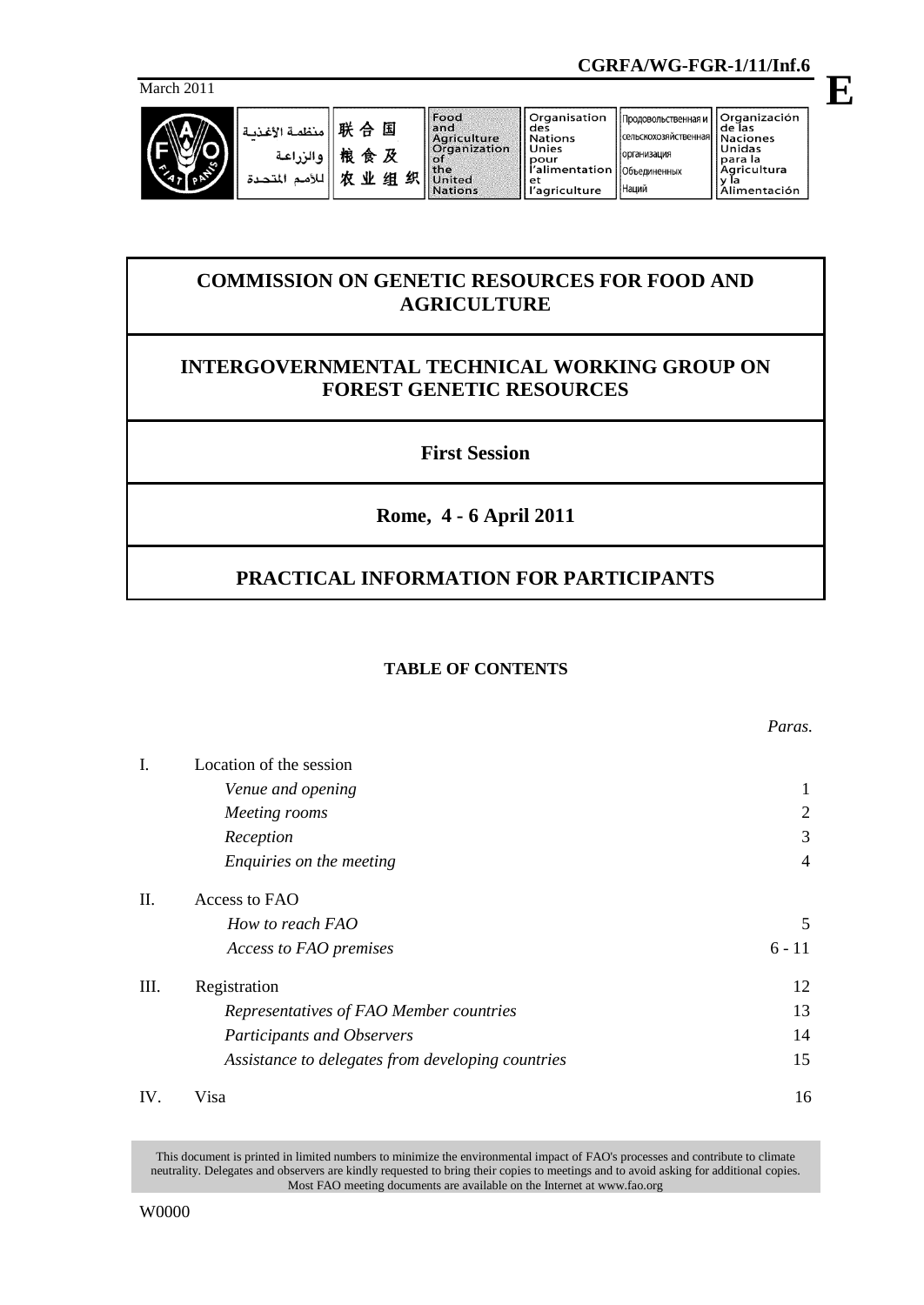| V.   | Accommodation                       |           |  |  |  |
|------|-------------------------------------|-----------|--|--|--|
|      | Connection to and from the airport  | $17 - 19$ |  |  |  |
|      | Hotel accommodation                 | 20        |  |  |  |
| VI.  | Facilities and additional services  |           |  |  |  |
|      | Facilities for disabled persons     | 21        |  |  |  |
|      | Medical service                     | 22        |  |  |  |
|      | Pharmacy                            | 23        |  |  |  |
|      | <b>Banking facilities</b>           | 24        |  |  |  |
|      | <b>Postal Services</b>              | 25        |  |  |  |
|      | Telephone and fax facilities        | 26        |  |  |  |
|      | Internet access                     | 27        |  |  |  |
|      | Newspapers                          | 28        |  |  |  |
|      | Travel agencies                     | 29        |  |  |  |
|      | FAO Shop                            | 30        |  |  |  |
|      | Catering facilities                 | $31 - 35$ |  |  |  |
| VII. | Further information                 |           |  |  |  |
|      | Electricity                         | 36        |  |  |  |
|      | Public transport                    | 37        |  |  |  |
|      | Taxis                               | 38        |  |  |  |
|      | Emergency telephone numbers in Rome | 39        |  |  |  |
|      | Security                            | $40 - 42$ |  |  |  |
|      | Protecting valuables                | $43 - 44$ |  |  |  |

*Apendix I: Table of hotels in Rome*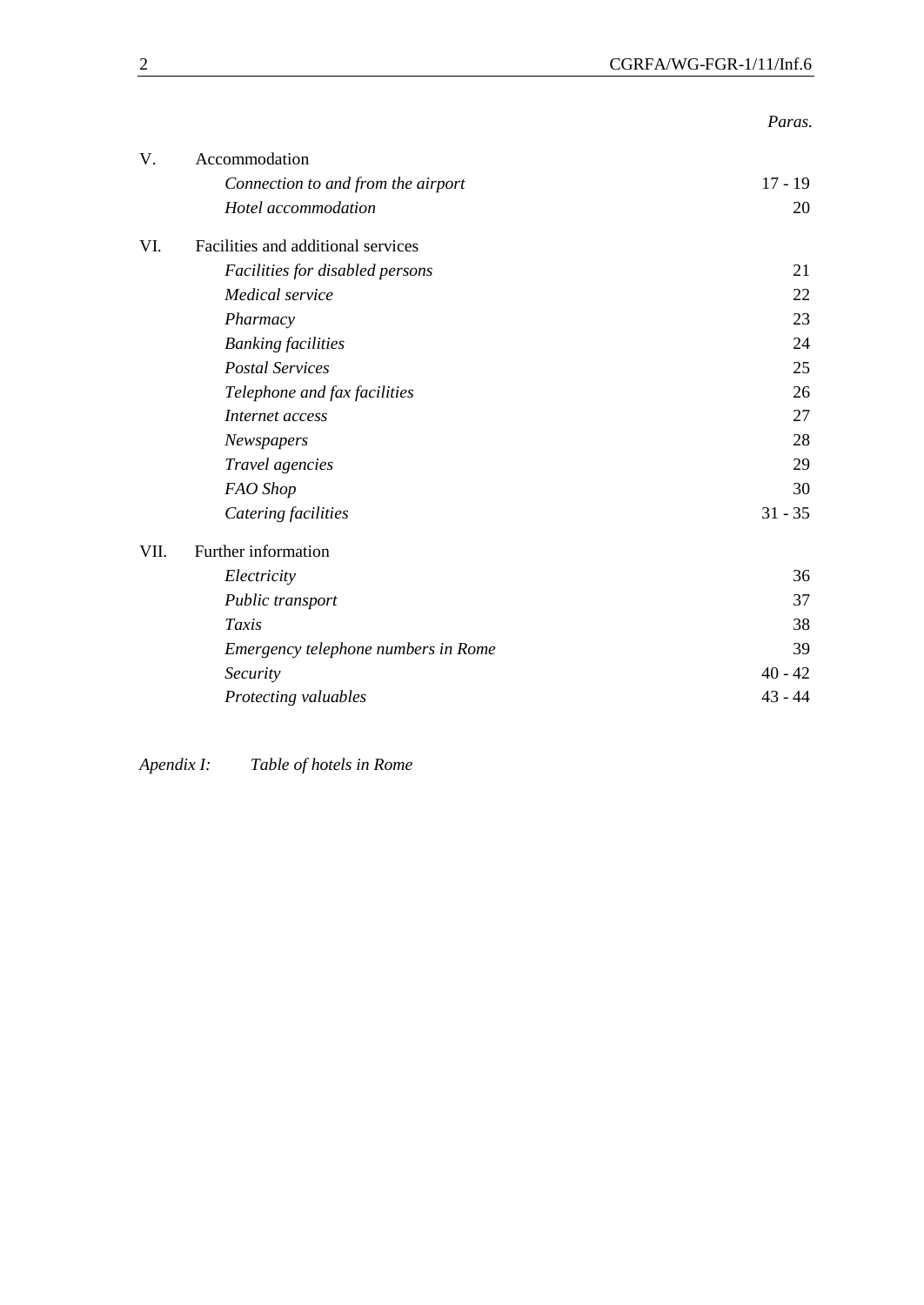# **I. LOCATION OF THE SESSION**

#### **Venue and opening**

1. The First Session of the Intergovernmental Technical Working Group on Forest Genetic Resources will open on

# **Monday, 4 April 2011 at 9:30 am Green Room – Building A – 1st floor, FAO Headquarters**

Food and Agriculture Organization of the United Nations Viale delle Terme di Caracalla 00153 Rome, Italy

The meeting will end on Wednesday, 6 April 2011.

#### **Meeting rooms**

2. For the duration of the First Session of the Intergovernmental Technical Working Group on Forest Genetic Resources, the following rooms have been put at disposal for the participants:

| Room        | Building/<br>entrance | WiFi |
|-------------|-----------------------|------|
| Austria     | $C-237$               |      |
| Canada      | A-357                 |      |
| Ethiopia    | $C-289/285$           |      |
| Mexico      | $D-211$               |      |
| Malaysia    | $B-227$               |      |
| Philippines | C-281/277             |      |

### **Reception**

3. A reception for participants will be held on Monday 4 April 2011 at 18.30 hrs, in the Aventino room on the  $8<sup>th</sup>$  floor of Building B.

#### **Enquiries on the meeting**

4. All enquiries concerning the meeting may be sent to the following email address: [FO-ITWG-FGR@fao.org.](mailto:FO-ITWG-FGR@fao.org) For assistance or any request, please contact:

- Ms. E. Eriksson (extension 55762; or +39-06-570 55762 from outside FAO); or
- Ms. E. DiStefano (extension 55716; or +39-06-570 55716 from outside FAO);  $\bullet$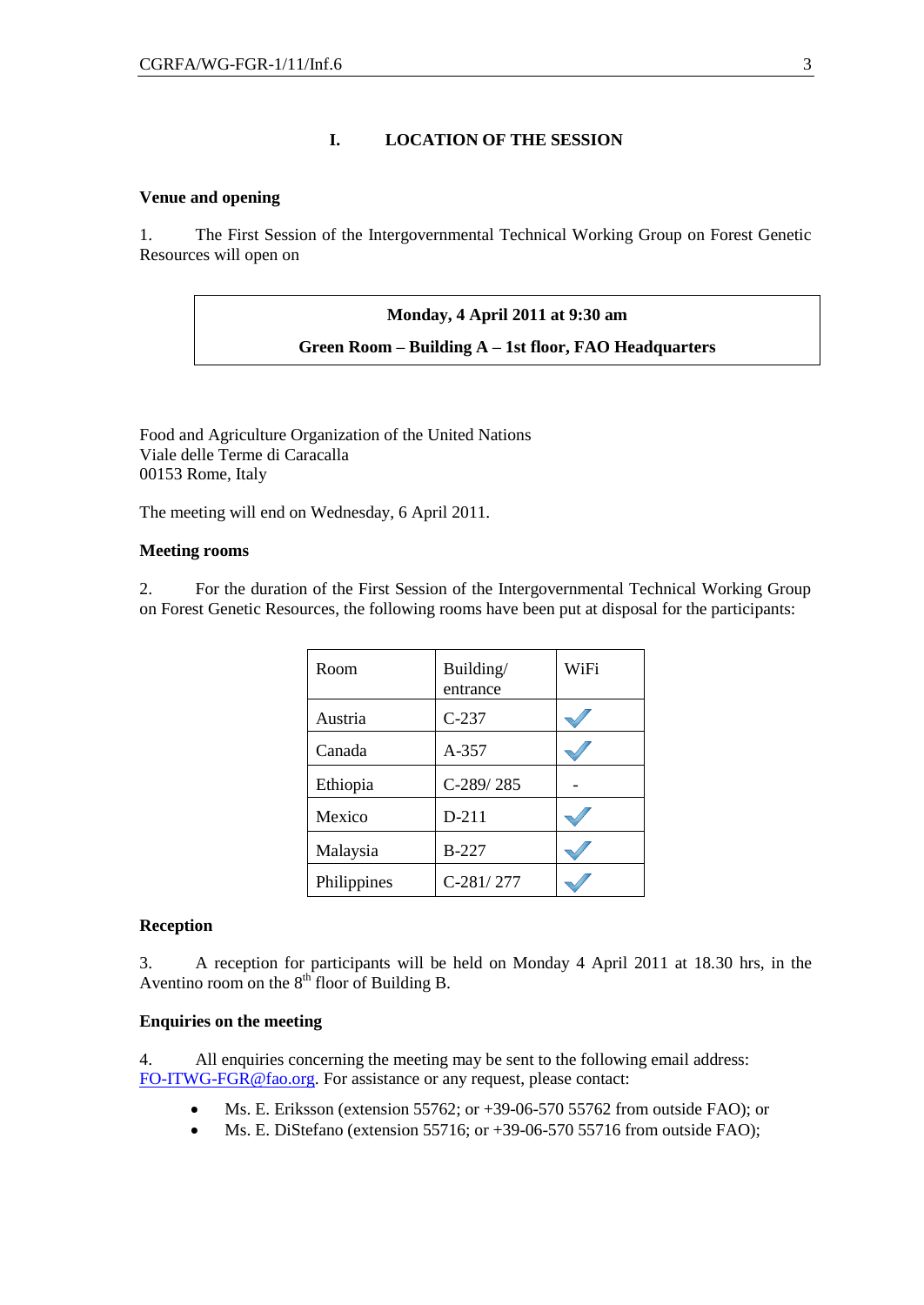# **II. ACCESS TO FAO**

# **How to reach FAO**

5. FAO is located on Viale delle Terme di Caracalla and is just across the road from Circo Massimo. You can reach FAO by foot, by bus or by underground, getting off at the station called "Circo Massimo".



# **Access to FAO premises**

6. Access to FAO Headquarters is restricted to persons in possession of a valid building pass. Building Passes will be issued only after receipt of completed [Registration Forms.](http://foris.fao.org/preview/25310-0e754dd0b50e08278c6634decfd76b5e1.doc) A valid identity document will need to be presented to registration officials to collect the Building Pass.

7. Participants are required to use the Main Entrance in Building A through the visitors' gate. There is only one entrance and exit point to the FAO compound for delegates arriving by foot: Viale Aventino (Metro exit). No other entry/exit points in other parts of the building can be used.

8. Participants arriving for the first time at the Viale Aventino entrance to FAO (near the Metro) will be invited by Security personnel to proceed through a scanning machine in the Visitors Centre at the top of the short flight of stairs, before being directed to the Turkish Registration lounge in Building A for registration.

9. Please proceed to the Turkish Registration Centre to pick up your Building Pass. If you pre-register you will find your Building Pass ready for collection.

# **Collection of Building Passes will take place**

# **Monday, 4 April 2011, as of 8:30 am**

# **Please bring a valid official identity document with you.**

10. If no details have been sent, please bring your letter of nomination and a valid identity document. A photograph needs to be taken and a building pass will be issued.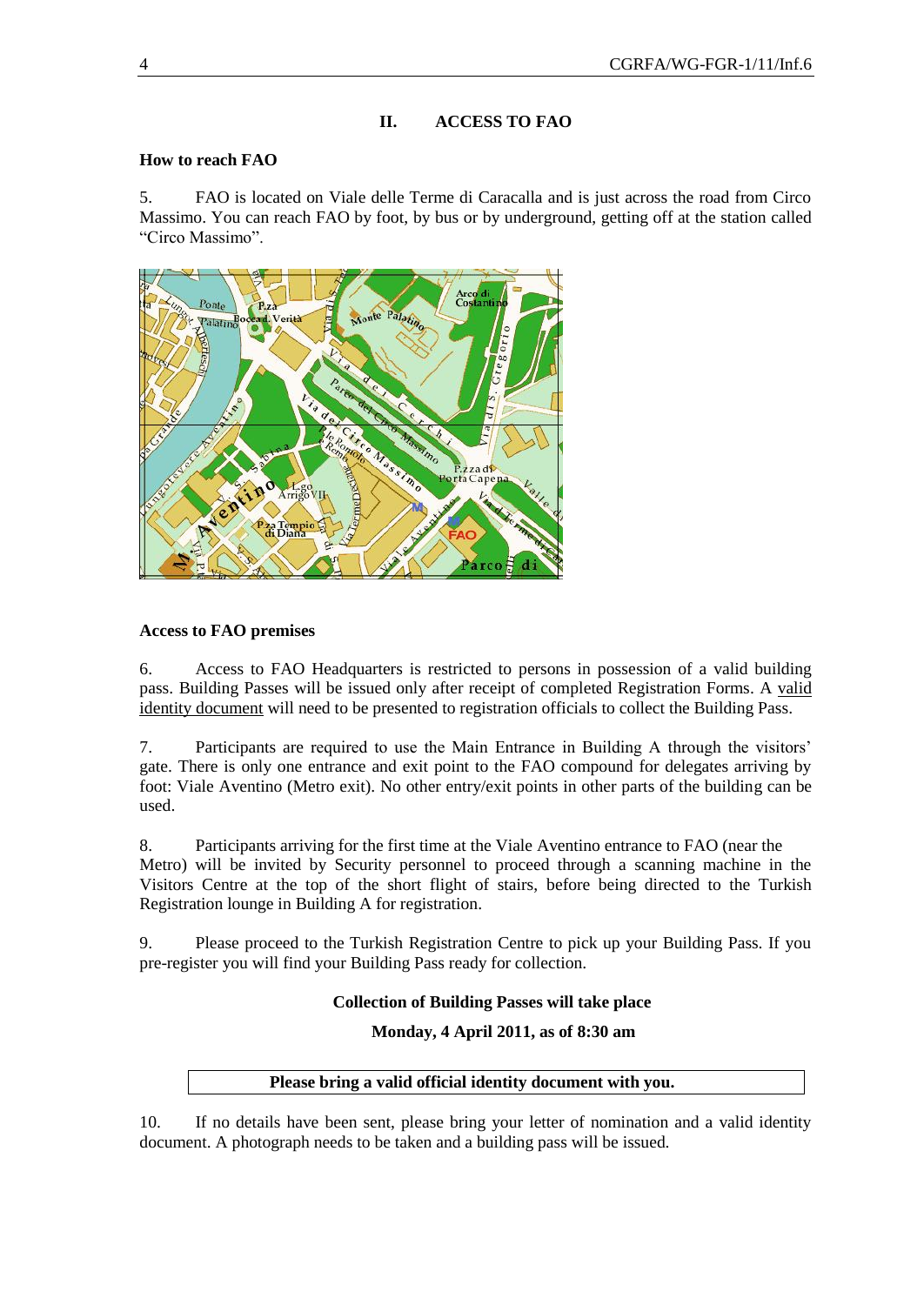11. Please note that, the building pass will be valid for the entire duration of the meeting but participants will be, nonetheless, required to access FAO through the metal detectors at the visitors' gate. On exiting the compound on the last day of attendance at the meeting, the proximity badge should be deposited in the marked container by the Visitors Centre.

#### **III. REGISTRATION**

12. Participants wishing to register for the First Session of the Intergovernmental Technical Working Group on Forest Genetic Resources should proceed as indicated below:

#### **Representatives of FAO member countries**

13. Representatives of FAO member countries are encouraged to contact the respective Permanent Representative to register online through the password-protected FAO Permanent Representatives Website (PRWS) at<http://permreps.fao.org/> . Instructions for online registration can be downloaded from the PRWS. Please note that online registration requires the uploading of a recent passport-size digital photograph.

## **Participants and Observers**

14. Participants and Observers should inform the Secretariat of the names, official titles and addresses of delegates designated to attend the Session, by e-mail to [FO-ITWG-FGR@fao.org](mailto:FO-ITWG-FGR@fao.org) together with a recent passport-size digital photograph.

#### *Photo requirements*

- Photo must be in colour, featuring a frontal view of head and shoulders, similar to a  $\bullet$ passport photo
- Photo must have a light or neutral background and show very little of the  $\bullet$ background above and on either side of the head
- No hats, sunglasses or accessories that obscure your face  $\bullet$
- Photo must be in digital JPEG (.jpg or .jpeg) format
- Photos should also have a width to height ratio of approximately 3:4. In other words, a photo that is 2 cm wide should be approximately 2.5 cm high.

#### **Assistance to delegates from developing countries**

15. With funds made available by donors, assistance is being provided to a limited number of delegates from Working Group Member Countries that are developing countries or countries with economies in transition, with priority given to least developed countries. The Daily Subsistence Allowance will be made available to these delegates at the Treasury Window on arrival at FAO Headquarters in Rome. Treasury Window is open between 9-11.

# **IV. VISA**

16. Participants requiring visas must obtain these from the Italian Consulate or competent Diplomatic Mission in their country before leaving for Rome. Visa applications must be submitted well in advance of departure, as up to three weeks may be required for an Italian visa to be issued.

Exclusively those participants travelling from a country where there is no Italian Consulate or other competent Diplomatic Mission may obtain a visa on arrival in Rome, provided that they advise the Secretariat of the meeting of their full name, date of birth, nationality, passport number, issue and expiry dates, flight number, date and hour of arrival and their full travel itinerary, which must not include any other Schengen country. This information must reach FAO at least three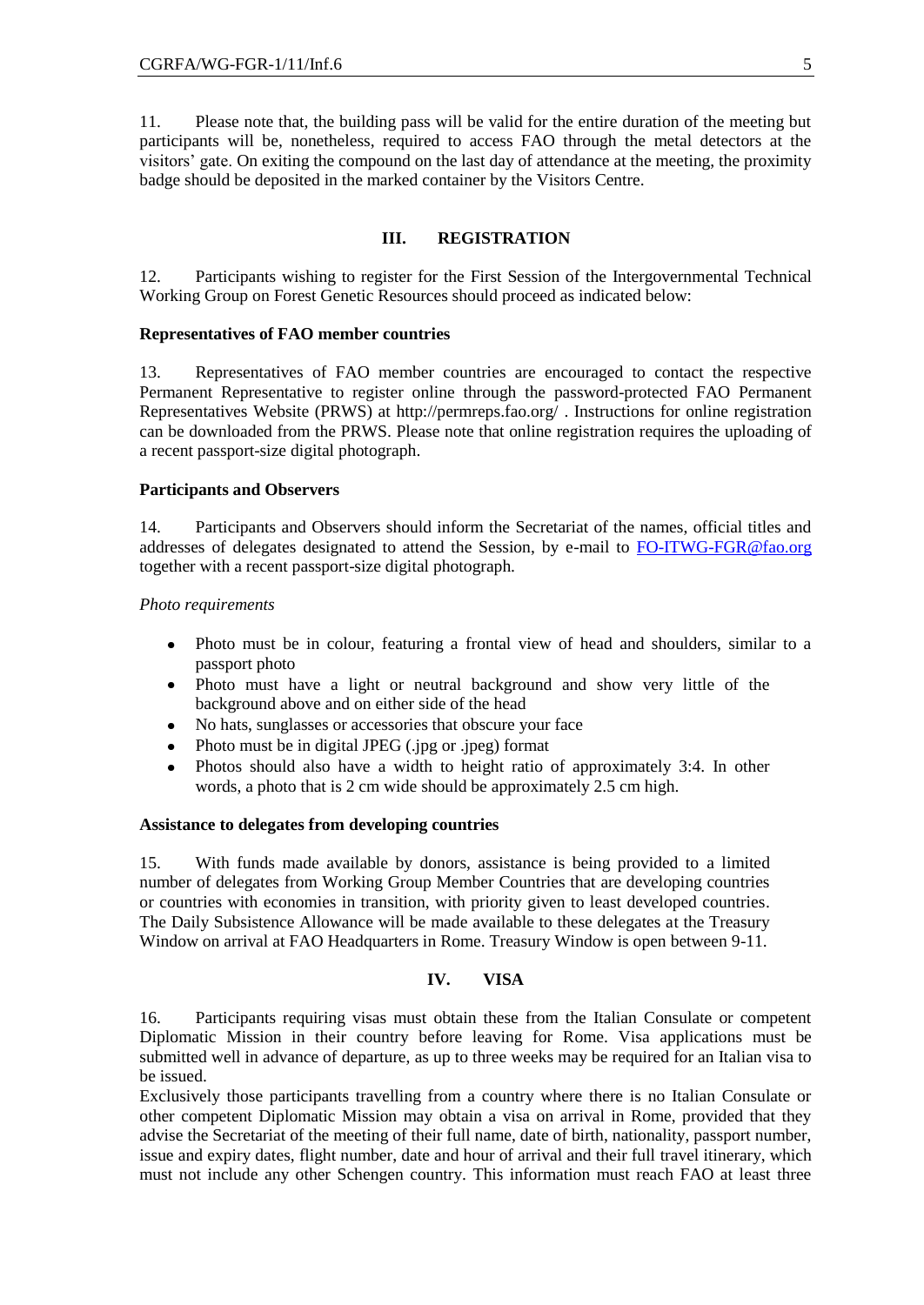weeks before the arrival of participants to permit the Protocol Branch to request that a visa be issued at Rome airport. Participants failing to comply with the above will not be allowed to enter Italy by the Italian authorities.

# **V. ACCOMODATION**

#### **Connection to and from the airport**

17. The two main airports in Rome are Fiumicino airport (also called Leonardo da Vinci airport, 36 km west of Rome's city centre) and Ciampino airport (16km southeast of Rome's city centre, primarily used for charter and low-cost flights). To know more about both airports, please visi[t http://www.adr.it.](http://www.adr.it/)

#### *Taxis*

18. If you decide to take a taxi from the airport, we firmly advise you to take only the official white or yellow taxicabs. The fixed taxi fare between Fiumicino and Rome is 45 Euro one-way for all destinations within the Aurelian Walls in the central part of the city. For each piece of luggage (suitcase size) the traveler will pay 1 Euro on top of the journey's tariff. You can also take one of the operating airport shuttles, like "Blue Car Service" (one-way fare 38-40 Euro, phone: +39 348-359-0087) or "Limousine De Vita" (one-way fare 40 Euro, reservation via email to [limousine.devita@alice.it\)](mailto:limousine.devita%40alice.it).

#### *Trains*

- 19. Please note that there are two trains which connect the Airport to Rome.
	- Direct non-stop train to Termini Station (central Station):  $\bullet$

This train runs every 30 minutes and tickets cost 14 Euro. The journey time is approximately 30 minutes. There is a taxi rank outside Termini station. Again, we recommend to only take the official marked taxicabs and to ensure that the meter is running.

Local train:  $\bullet$ 

> We advise you to take this train and get off at "Stazione Ostiense", if you are staying in one of the hotels close to FAO. The train runs approximately every 30 minutes, takes 30 minutes and costs 8 Euro. Outside "Stazione Ostiense" there is a taxi rank. Again, we recommend to only take the official marked taxicabs and to ensure that the meter is running.

#### **Hotel accommodation**

20. Participants are requested to book their rooms by contacting the hotel directly. When making the hotel reservation, please ask if a special FAO room rate is available. You can find information on more hotels in Rome in the "Appendix I".

Abitarthotel (4 star) Via Pellegrino Matteucci, 10/20 – Rome, Italy Phone: +39 064543191 Fax: +39 06454319899 Email: [info@abitarthotel.com](mailto:info@abitarthotel.com) Website: [www.abitarthotel.com](http://www.abitarthotel.com/)

Hotel Villa S. Pio (3 star) Via S. Melania, 19 -Rome, Italy Phone: +39.06.5783214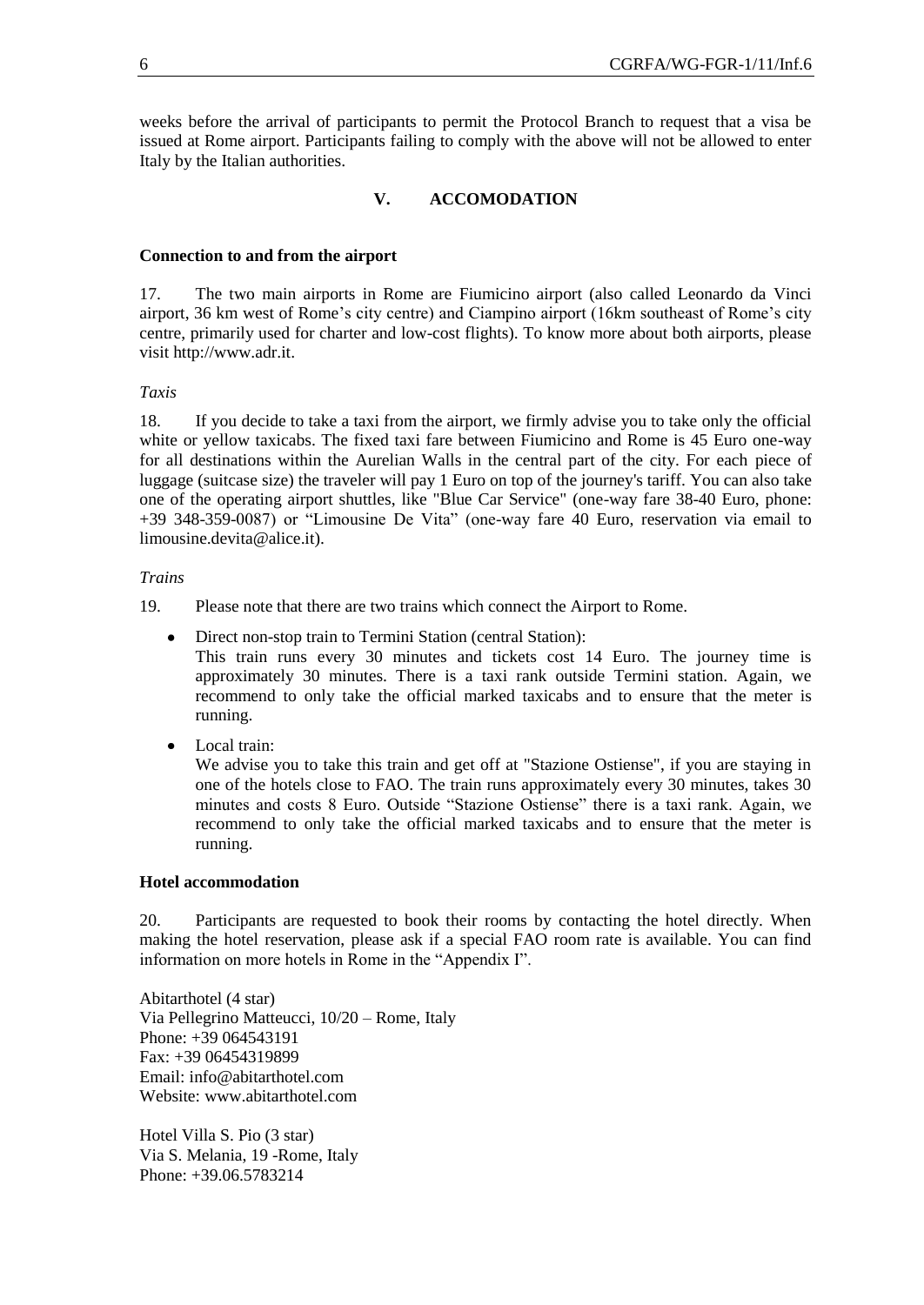Fax: +39.06.5741112 Email: [info@aventinohotels.com](mailto:info@aventinohotels.com) Website: [www.aventinohotels.com](http://www.aventinohotels.com/)

Hotel Lancelot (3 star) Via Capo d'Africa, 47 -Rome, Italy Phone: +39.06.70450615 Fax: +39.06.70450640 Email: [info@lancelothotel.com](mailto:info@lancelothotel.com) Website: [www.lancelothotel.com](http://www.lancelothotel.com/)

Hotel Domus Aventina (3 star) Via di Santa Prisca, 11/B -Rome, Italy Phone: +39.06.5746135 Fax: +39.06.57300044 Email: [info@hoteldomusaventina.it](mailto:info@hoteldomusaventina.it) Website: www.domus [-aventina.com](http://www.domus-aventina.com/)

Hotel Santa Prisca (3 star) Largo M. Gelsomini, 25 -Rome, Italy Phone: +39.06.5741917 Fax: +39.06.5746658 Email: [hsprisca@hotelsantaprisca.it](mailto:hsprisca@hotelsantaprisca.it) Website: [www.hotelsantaprisca.it](http://www.hotelsantaprisca.it/)

Royal Home (3 star) Via Ostiense, 263/E – Rome, Italy Phone: +39 06 5410290 Fax: +39 0654225103 Email: info@royalhome.it

Hotel Primus Roma (3 star) Via G. da Empoli, 11 – Rome, Italy Phone: +39 0657250515 Email: [info@hotelprimusroma.com](mailto:info@hotelprimusroma.com) Website: [www.hotelprimusroma.it](http://www.hotelprimusroma.it/)

Hotel Lancelot (3 star) Via Capo d'Africa, 47 – Rome, Italy Phone: +39 06 7045 0615 Email: [info@lancelothotel.com](mailto:info@lancelothotel.com) Website:www.lancelothotel.com

Hotel Aventino (2 star) Via S. Domenico, 10 -Rome, Italy Phone: +39.06.570057 Fax: +39.06.5783604 Email: [info@aventinohotels.com](mailto:info@aventinohotels.com) Website: www.aventinohotels.com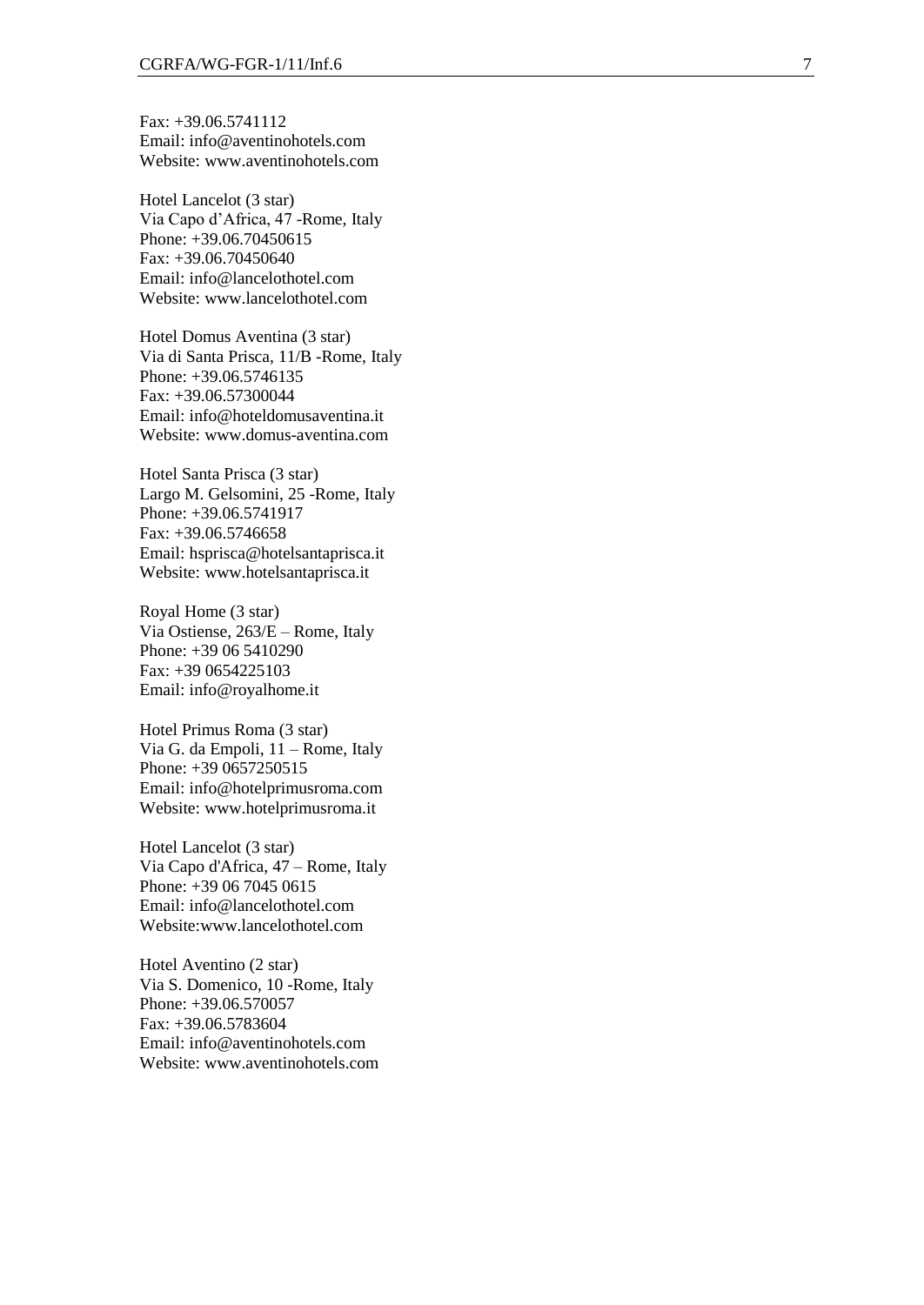# **VI. FACILITIES AND ADDITIONAL SERVICES**

#### **Facilities for disabled persons**

21. The FAO buildings correspond to European Community and Italian disabled facility building codes. All entrances at FAO Headquarter are accessible for disabled persons in wheelchairs. An elevator is provided in Building A and a ramp is provided in Building D. Accessible restroom facilities are located in Building A on the ground, first and third floor.

#### **Medical service**

22. The FAO Medical Service, located on the first floor of Building B, provides emergency first aid assistance. For medical emergencies participants may dial number 30 from all in house telephones or 06-5705-3400 from outside the FAO Headquarter Complex. For all other medical services, participants may call the extension number 53577 from all in-house telephones and 06 - 5705 -3400 from outside the FAO Headquarters Complex. They may also go directly to the Medical Service or the Medical Unit in Building A (Room A324-326) during the working hours of the organization.

#### **Pharmacy**

23. The pharmacy is located on the Ground Floor of Building B (Room B0L2) and is open from Monday to Friday (08:00 hours-17:30 hours) with a one hour break for lunch between 14:00 hours and 15:00 hours.

# **Banking facilities**

24. The Italian currency is the Euro  $(\epsilon)$ . The Banca Intesa is located on the Ground Floor in Building B. Opening hours are from 8.30am to 4.40pm. The Banca Popolare di Sondrio is located on the Ground Floor of Building D. Opening hours are from 8.30am to 5.30pm. Cash dispensers (ATMs) are located on the Ground Floor of Buildings B and D at the entrance to the banks.

#### **Postal Service**

25. The Italian Post Office, located on the ground floor of Building B (adjacent to the Bank), provides usual postal services (stamps, parcels, telex, telegrams, registered mail, change, postal/money orders, etc.). The Post Office is open from 8.25am to 3pm from Monday to Friday.

#### **Telephone and fax facilities**

26. Public telephone and fax facilities are located on the ground floor of Building B, opposite the bank. They work with coins, Telecom telephone cards and major credit cards. In Italy, it is necessary to use the city prefix (area code) for all domestic calls, including local calls. For example, to call the local number 55-55-555 in Rome, it is be necessary to dial 06-55-55-555.

#### **Internet access**

27. In the FAO Library there are 5 computers with internet facilities. This room is located in A012 (ground floor of Building A). FAO is currently providing a free Wireless Internet Service (WiFi) for meeting attendees. The service is available in the meeting rooms and in the atrium. In order to use the service, you need a laptop or PDA which has Wireless LAN capabilities, confirming to 802.11b or 802.11g standards.

To connect to this service, please follow the steps below: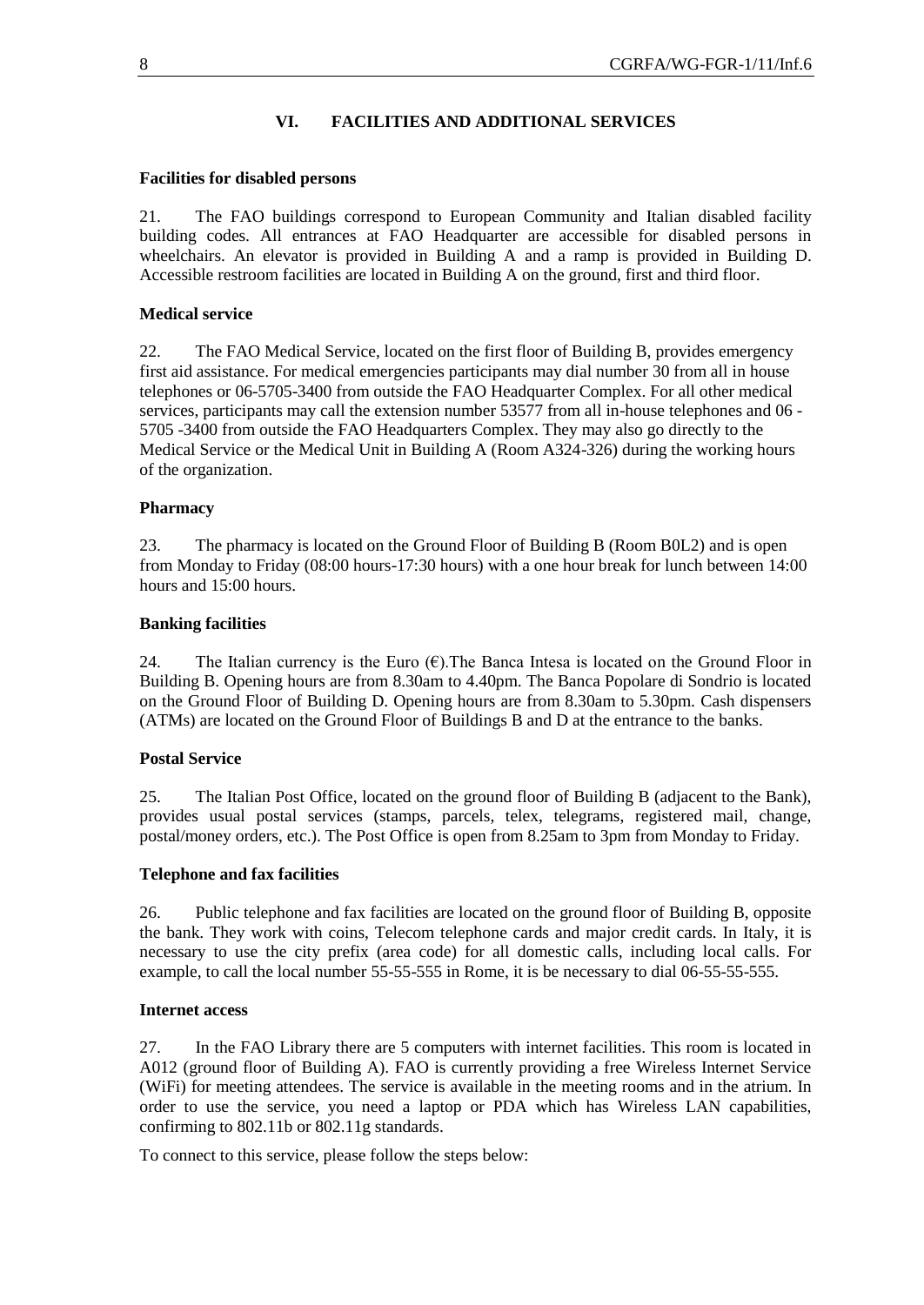- Go to an area which provides WiFi services and turn on your laptop or PDA
- If your device has the WiFi adapter enabled, you should get the following message: "The WiFi services "guest internet" has been detected."
- Open a browser and try to connect to an internet site. You will be prompted for a username and a password.
- You should use the following:
- Username: **visitor**
- Password: **2go2web**

# **Newspapers**

28. Newspapers (in various languages), magazines, postcards, maps, periodicals, etc. may be purchased from the news-stand located opposite the bank on the ground floor of Building B. The news-stand is open from 7am to 5.30pm from Monday to Friday.

# **Travel agencies**

29. Ticket confirmations and other travel services are available at the Carlson Wagonlit Travel Agency, located on the ground floor in Building D. Participants are reminded, that airline offices in Rome are open from 9am to 5pm on weekdays, but are closed on Saturdays and Sundays.

# **FAO Shop**

30. The catalogue of FAO publications, electronic products and items from the FAO Money and Medals Programme may be purchased from the FAO Shop on the ground floor in Building B, in front of the bank. Payment may be made in US dollars, Euro or traveller cheques.

# **Catering facilities**

31. From Mondays to Fridays, the FAO Headquarters Complex offers a variety of restaurant and snack bar facilities where delegates may enjoy a meal, or order a quick snack and beverage. These facilities are closed during the weekend.

32. The FAO Cafeteria, located on the 8th floor of Building B, is available to participants from 12:00 to 14:30 hours. The free-flow cafeteria offers a selection of hors d'oeuvres, first and second courses, grill and salads.

33. The FAO Restaurant, located on the 8th floor of Building C, offers a daily menu and à la carte service. Please telephone ext. 56823 (+39 06 57056823 if calling from outside FAO) for reservations.

34. Other restaurant facilities are located on Viale Aventino close to FAO Headquarters.

35. There are several snack bars on the premises, offering hot and cold beverages and a variety of pastries and sandwiches:

- $\bullet$ Polish Bar (Ground Floor, Building A).
- Blue Bar "C" (8th Floor, Building C).  $\bullet$
- Eighth Floor Bar (8th Floor, Building B).  $\bullet$
- Bar D (Ground Floor, Building D). $\bullet$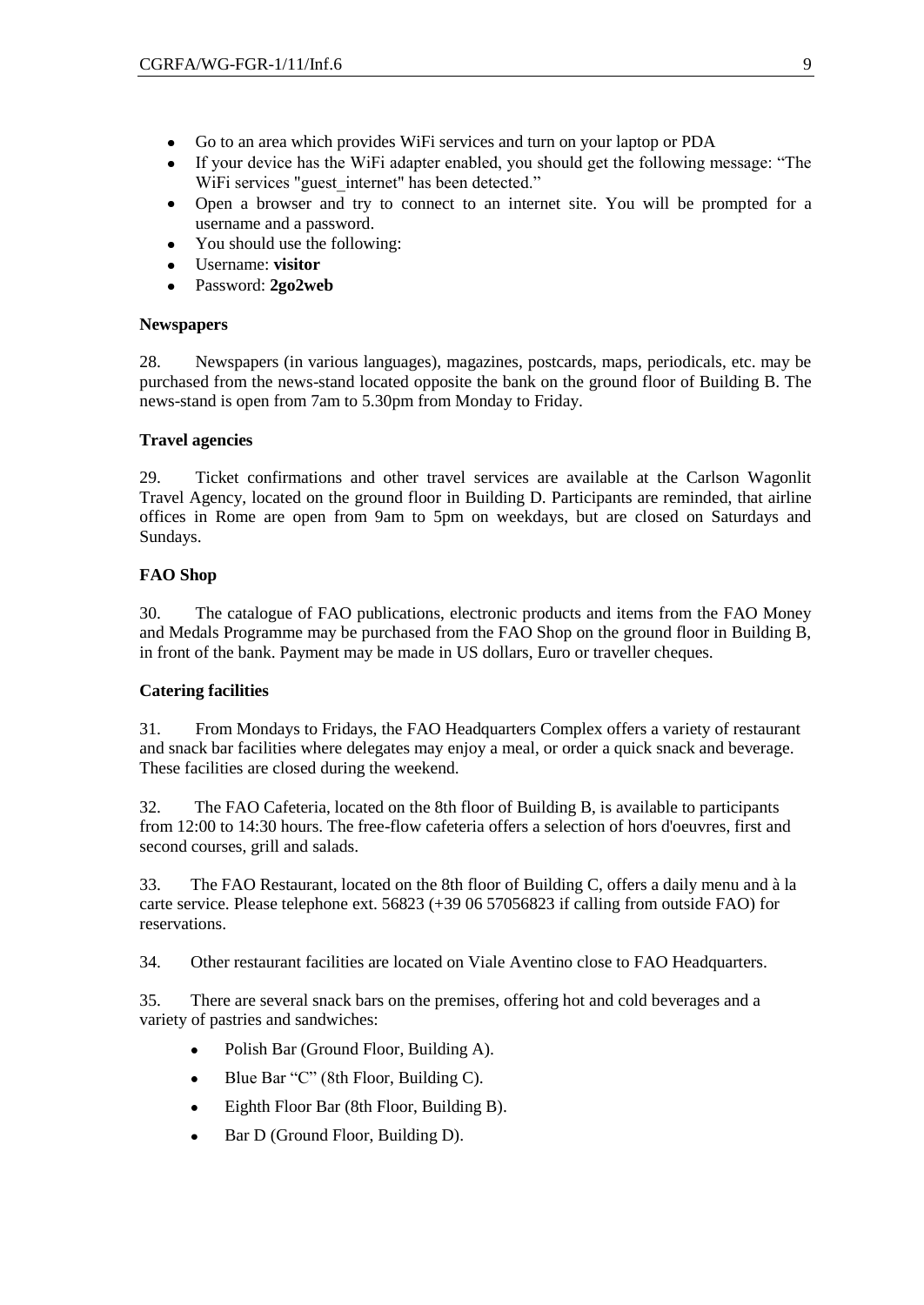# **Please note that FAO is a smoke-free area. Smoking is not permitted inside FAO buildings.**

# **VII. FURTHER INFORMATION**

# **Electricity**

36. In Italy the current is 220 volts, plug type is European standard. In Rome, alternate adaptors for plugs are not easily available.

## **Public transport**

37. Tickets for public transport should be purchased in advance and are available at the newsstand in FAO, as well as at underground stations, certain bus terminal stations, tobacco shops and newspaper stands. Tickets cost Euro 1.00, which may be used once for underground transport and twice for either bus or tram transport, and are valid for 75 minutes.

#### **Taxis**

38. Taxi companies in Rome ensure a 24-hour service. There are a number of taxi stands throughout the city centre of Rome. The main reception at FAO will assist participants in requesting taxis. Taxis can also be booked by calling one of the following major companies: Cosmos: 88177, La Capitale: 4994, Pronto Taxi: 6645, Radio Taxi: 3570 or 63898, Radio Tevere: 4157.

#### **Emergency telephone numbers in Rome**

39. The following numbers may be useful in case of emergency outside FAO Headquarters:

- Medical Emergencies 118  $\bullet$
- General Emergencies 113  $\bullet$
- Fire 115  $\bullet$
- Ambulance 118

#### **Security**

40. The FAO Security Office operates from 08:00 to 17:00 hours from Room B062 (extension 55159); after 17:00 hours contact the Security Guards in Building A (extension 53145, 06 57053145 from outside FAO Headquarters). The Security Office:

- receives official telephone calls requiring follow-up action after normal working  $\bullet$ hours;
- assists in locating and notifying the Organization's senior officials in an emergency;
- $\bullet$ liaises with national security representatives regarding security arrangements for dignitaries;
- liaises with local authorities whenever outside emergency assistance is required (e.g.  $\bullet$ ambulance, medical, police); and
- handles lost and found properties.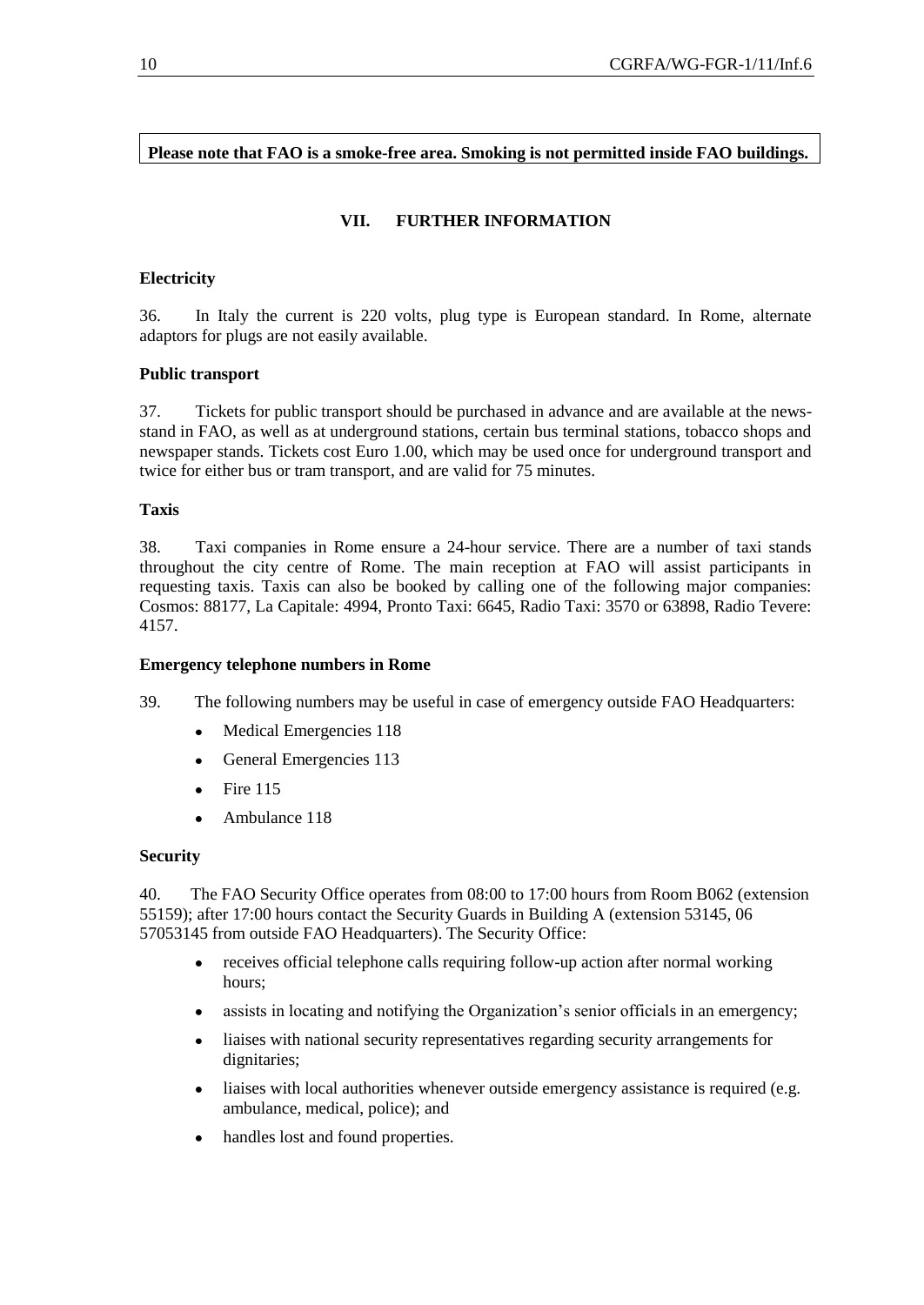41. Strict security measures are observed at the FAO Headquarters. Metal detectors are in operation at the Building A entrance. Participants are requested to wear their Building Passes at all times.

42. Participants are advised not to leave briefcases or any valuable items unattended in conference rooms.

# **Protecting Valuables**

43. Participants are advised to carry their valuables in a safe place, especially on public transport. There might be pickpockets on the street, the underground and on buses and trams. Once Participants have checked into their hotels, it is advisable to leave important documents such as passports in the hotel safe and to carry a photocopy. Identity cards, keepsakes and anything else not needed in the city are best left at the hotel or place of residence.

44. Participants are advised not to leave briefcases or any valuable items unattended in conference rooms.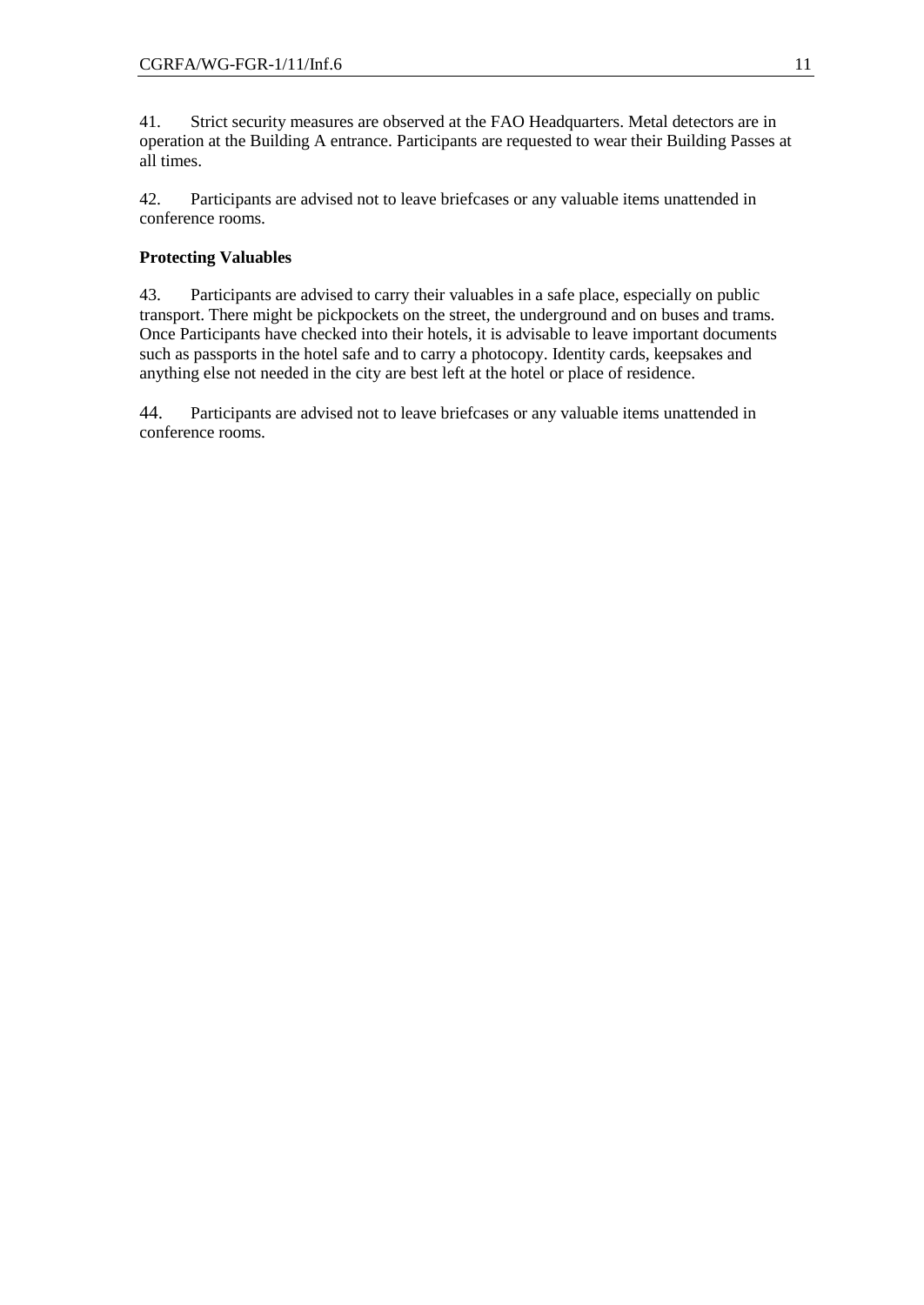# APPENDIX 1:

Table of hotels in Rome<sup>1</sup>

|                             |                                                |                             | <b>WEB SITE/E-</b>                           | <b>TELEPHONE</b>         |                            |
|-----------------------------|------------------------------------------------|-----------------------------|----------------------------------------------|--------------------------|----------------------------|
| <b>HOTEL</b>                | <b>ADDRESS</b>                                 | <b>DISTRICT</b>             | mail                                         | $CODE (+39)$             | <b>FAX</b><br>$CODE (+39)$ |
|                             | Piazza Accademia S.                            |                             | www.hotelstravel.com/                        |                          |                            |
| Accademia ***               | Luca 7                                         | Piazza Trevi                | i taly-la.html                               | 06-69922607              | 06-6785897                 |
| Adriano ***                 | Via di Pallacorda 2                            | Pantheon                    |                                              | 06-68802451              | 06-68803926                |
|                             |                                                |                             | www.hotelstravel.com/                        |                          |                            |
| Alexandra ***               | Via V. Veneto 18                               | Via Veneto                  | i taly-la.html                               | 06-4881943               | 06-4871804                 |
| Anglo American<br>****      |                                                |                             | www.hotelstravel.com/                        |                          |                            |
|                             | Via 4 Fontane 12<br>Via Filippo Turati 16      | Quirinale<br>S. Maria       | i taly-la.html                               | 06-472941                | 06-4746428                 |
| Ariston ****                |                                                | Maggiore                    | www.hotelariston.it                          | 06-4465399               | 06-4465396                 |
|                             |                                                |                             | www.hotelstravel.com/                        |                          |                            |
| Artemide****                | Via Nazionale 22                               | Quirinale                   | i taly-la.html                               | 06-489911                | 06-48991700                |
|                             |                                                | S. Maria                    |                                              |                          |                            |
| Atlantico ****              | Via Cavour 23                                  | Maggiore                    | www.bettojahotels.it                         | 06-485951                | 06 4827492                 |
| Aventino Hotel              | Via San Domenico 10                            |                             | info@aventinohotels.c                        | 06-570057 06-            |                            |
| $***$                       |                                                | (FAO) Aventino              | om                                           | 5745174                  | 06-5783604                 |
|                             | Via S. Croce in                                |                             | www.hotelstravel.com/                        |                          |                            |
| Bled ***                    | Gerusalemme                                    | Porta Maggiore              | i taly-la.html                               | 06-7027808               | 06-7027935                 |
| Caravel ***                 | Via C. Colombo 124<br>Via dei Santi Quattro 35 | C. Colombo                  | www.hotelcaravel.it                          | 06-5180789               | 06-5135721                 |
| Celio ***                   | $\mathbf{C}$                                   | Colosseo                    | info@hotelcelio.com                          | 06-70495333              | 06-7096377                 |
| Colosseum ***               | Via Sforza 10                                  | Viminale                    | colosseum@venere.it                          | 06-4827228               | 06-4827285                 |
|                             | Via del Viminale 15                            |                             | www.hotelcolumbia.co                         |                          |                            |
| Columbia ***                |                                                | Viminale                    | m                                            | 06-4883509               | 06-4740209                 |
|                             |                                                |                             | www.hotelcommodorer                          |                          |                            |
| Commodore****               | Via Torino 1                                   | Viminale                    | oma.com                                      | 06-485656                | 06-4747562                 |
| Del Sole al                 | Via del Biscione 75                            |                             |                                              |                          |                            |
| Biscione **                 |                                                | Campo de'Fiori              | sole@italyhotel.com                          | 06-68806873              | 06-6893787                 |
|                             |                                                |                             | www.hotelstravel.com/                        |                          |                            |
| Delta****<br>Domus Aventina | Via Labicana 144<br>Via di Santa Prisca        | Colosseo                    | i taly-la.html<br>www.domus-                 | 06-770021                | 06-7005781                 |
| ***                         | 11/B                                           | (FAO) Aventino              | aventina.com                                 | 06-5746135               | 06-57300044                |
| Forum ****                  | Via Tor de' Conti 25                           | Forum                       | www.hotelforum.com                           | 06-6792446               | 06-6786479                 |
| Genio ***                   | Via G. Zanardelli 28                           | Piazza Navona               | leonardi@travel.it                           | 06-6833781               | 06-68307246                |
|                             |                                                | S. Maria                    | www.italyhotel.com/ro                        |                          |                            |
| Genova****                  | Via Cavour 33                                  | Maggiore                    | ma/genova                                    | 06-476951                | 06-4827580                 |
| King ***                    | Via Sistina 131                                | Piazza Barberini            | king@hotelking.net                           | 06-4880878               | 06-42011388                |
| Massimo d'                  |                                                | S. Maria                    |                                              |                          |                            |
| Azeglio****                 | Via Cavour 18                                  | Maggiore                    | www.bettojahotels.it                         |                          | 06-4827386                 |
| Mediterraneo<br>****        |                                                |                             |                                              |                          |                            |
|                             | Via Cavour 15<br>Via degli Avignonesi 36       | Termini<br>Piazza Barberini | www.bettojahotels.it<br>www.remarhotels.com. | 06-4884051               | 06-4744105                 |
| Memphis ****                |                                                |                             | memphis                                      | 06-485849                | 06-4828629                 |
|                             | Via Emanuele Filiberto,                        |                             |                                              |                          |                            |
| Milton ****                 | 155                                            | San Giovanni                | www.miltonroma.com                           | 06-4523161               | 06-45234008                |
|                             |                                                |                             | www.hotelmondialrom                          |                          |                            |
| Mondial ****                | Via Torino 127                                 | Viminale                    | e.com                                        | 06-472861                | 06-4824822                 |
|                             | Piazza Montecitorio                            |                             |                                              |                          |                            |
| Nazionale****               | 131                                            | Montecitorio                | www.nazionaleroma.it                         | 06-695001                | 06-6786677                 |
| Pace Elvezia ***            | Via IV Novembre 104                            | Qurinale                    | www.travel.it                                | 06-6795105               | 06-6791044                 |
|                             |                                                | S. Maria                    | www.hotelpalatino.co                         |                          |                            |
| Palatino ****<br>Patria *** | Via Cavour 213<br>Via Torino 36                | Maggiore                    | m<br>www.hotelpatria.it                      | 06-4814927<br>06-4880756 | 06-4740726<br>06-4814872   |
|                             |                                                | Viminale                    | www,rosciolihotels.co                        |                          |                            |
| President ****              | Via E. Filiberto 173                           | San Giovanni                | m                                            | 06-770121                | 06-7008740                 |
| <b>Quality Inn</b>          | Via IV Novembre 154                            | Quirinale                   | htraiano@tin.it                              | 06-6783862               | 06-6783674                 |

<sup>1</sup> Information as of October 2009.

-